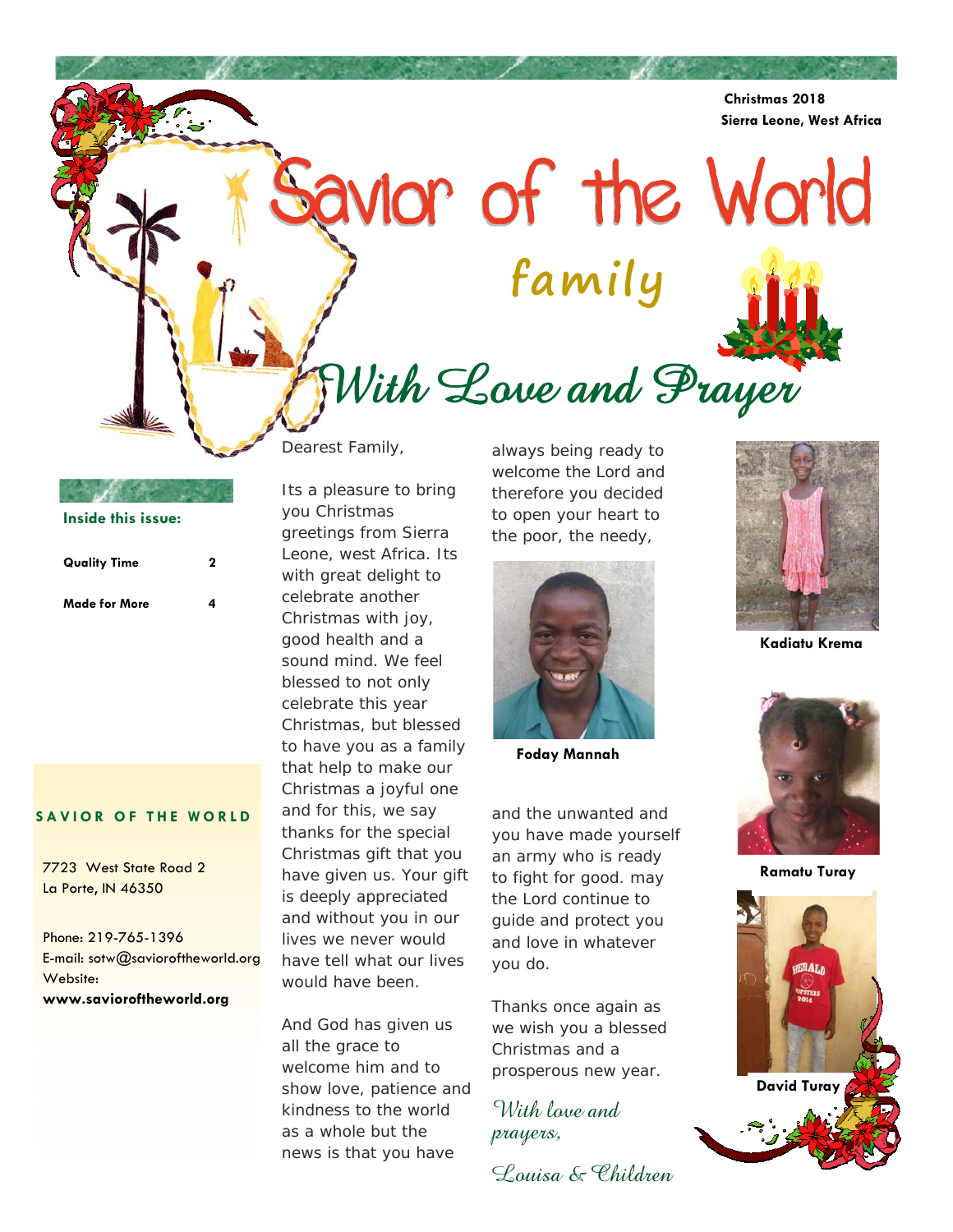Christmas 2018

Page 2

# **Quality Time**

From Fr. Umuhozanimana to the children, to Louisa and her family, and to all our friends at Savior of the World – may the Peace of Jesus Christ be with you!

Dearest brothers and sisters,

I begin this letter the way I begin every Christmas letter because at the moment I am doing what I do every year during the few days that precede Christmas. I am in East Africa in the silence and coolness of the evening gazing upon Jesus in the Holy Eucharist. I am praying. I am feeling a sense of unexpected relief and unanticipated confidence because I have just told Jesus all my problems, and He has just convinced me that there is no problem that will unsaddle me, take me off my feet, knock me down, discourage me, drain away my joy, or sink me into a quicksand of inescapable pain.

Jesus has reassured me that God is Love; that Love created me; that Love sets me free from my doubts, fears, frustrations, and misgivings; and that Love raises me up to live eternally in the joy of heaven.

My sense of relief and the new energy it gives me, my surge of confidence and the new hope that fills my heart are the gifts that Jesus wants to give to all who pray. All Jesus asks for is our faith. We do indeed grow in

faith when we say frequently to Jesus: "Lord, You have given everything to me. All I have, all I am is yours. Dispose of me entirely according to your will. Give me your love and your grace: this is enough for me."

It is early evening; the sun has gone to sleep and everyone is very quiet. It is a peaceful moment; I am feeling happy to be with Jesus and I am hoping ardently that Jesus is feeling happy to be with me. Jesus says:

Come to me, all you who labor and are burdened, and I will give you rest. Learn from me for I am meek and humble of heart, and you will find rest for your souls. Yes, Jesus has taken from me my burdens: what burdens my heart this evening?

On Christmas Jesus was born into a world where people are often homeless: Mary cradled Jesus in the animals' feeding trough because there was no room in the inn for her, her son, and her husband. The students who have no place to stay and are left without food – in other words, the students who resemble the Holy Family – burden my heart.

On Christmas Jesus was born into a world where people are often suffering unnecessarily from sickness. They are eating stale food; they are drinking water that is quite impure. The majority of the students that I know have suffered from typhoid in the past year or so, probably from the impure drinking water.

**ISO DAY OF THE SAME OF THE SAME OF THE SAME OF THE SAME OF THE SAME OF THE SAME OF THE SAME OF THE SAME OF THE** 

*The first missionary to Africa was not there to give Africans money, clothing, food, medicine or an economic plan. The first missionary was there to receive food, clothing and shelter from Africans* 

Indeed some months ago I also suffered from typhoid.

If we probe more deeply into what happened at the inn on Christmas night, we may get the feeling that Mary, Joseph and Jesus were shoved aside because they were not wanted. The people at the inn left the pregnant Mother Mary with the feeling that she was not wanted, so Jesus was born in a manger. Herod did not want Jesus so he put into action a plan that he thought would bring the baby Jesus to a violent death. When Jesus began his public life, the people of his hometown, Nazareth, did not want him so they were ready to throw him off a cliff. Judas did not want Jesus so he sold him to the Jewish leaders. The Jewish leaders did not want Jesus so they gave him to Pilate. Pilate did not want Jesus so he gave him to Herod, King of Galilee, and the son of the Herod who wanted to kill Jesus when he was a baby. Herod, King of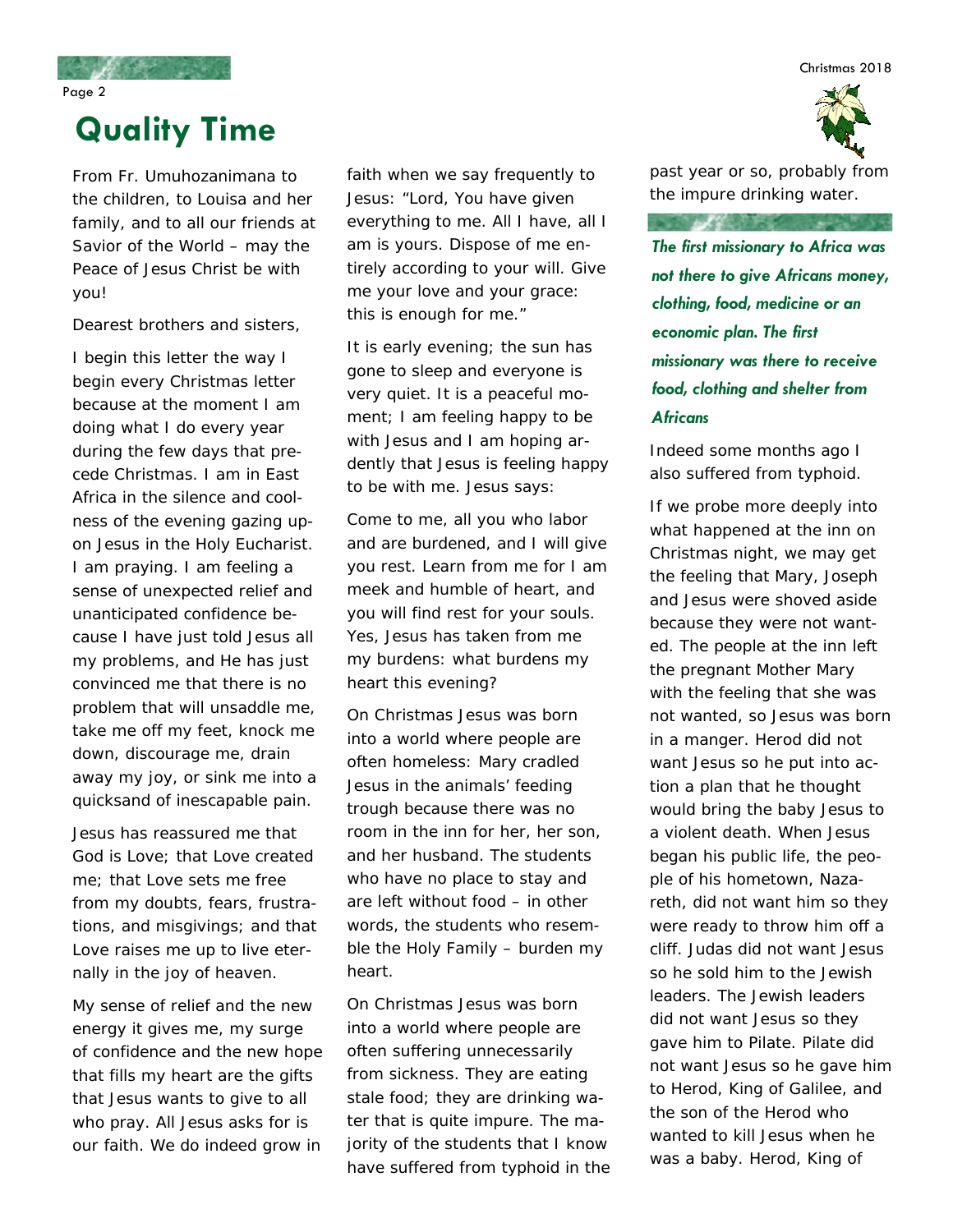### **Quality Time Continued** Page 3 Christmas 2018

Galilee, did not want Jesus so he gave Jesus back to Pilate. Pilate did not want Jesus so he gave Jesus to the crowds. The crowds did not want Jesus so they gave

him to the Cross. The people surrounding Jesus as he thirsted to death on the cross left him with the feeling that he was not wanted. So Jesus bled. Jesus' bleeding heart saves the world.

I remember the day recently when I enjoyed a cool glass of water with twenty Tanzanian psychology students. These are students with whom I pray Christian prayer four times each week. The



faith and very evident virtue of these women and men left me with the feeling that, yes, there are those who want Jesus. It is true that three of the students are Moslem; but they also pray with us, are accepting Jesus without knowing fully who He is, and very soon may accept him as the true God and Savior of the World.

Many people seem to forget, but the first ones to really give Jesus the warmth and tenderness of hospitality were Africans. Those who visit Egypt will find a place marked as the site where the Holy Family stayed: who knows whether it is the real spot? Yet one fact cannot be denied: the first missionary to Africa was not there to give Africans money, clothing, food, medicine or an economic plan. The first missionary was there to receive food, clothing and shelter from Africans: he was Jesus, who is God himself. He arrived in Egypt as a refugee, and he left Egypt as one of the African family.

Indeed the uplifting conversation of these twenty students, their wholehearted desire to live their lives for God, their beautiful smiles, and their evident willingness to love the way God loves – yes, I am including the Moslems – inspires me with a feeling that soars towards heaven.

You might ask: how can I be sharing and giving at every moment? How can I be like those Tanzanian students? Must I not have some "self" time – some "quality time for myself"? Can I really be giving at every moment even when there might be people, men or women, who strive strenuously to disfigure my heart?

When we feel our fatigue, our irritation that things are not going as planned, our anger at others who may be deliberately interfering with our plans, our anger at those who simply do not move at the same pace that we are moving; our sadness when someone we love

gets sick or hurt or offended or discouraged; when we feel distempered, distraught, distracted or disappointed, we may not feel like now is the moment to give and share. What in fact can we do? How can we share when we feel like staying alone?

**Contract Contract Contract Contract Contract** 

Jesus and the Christmas celebration offer us an answer. Saint Teresa of the Child Jesus tells us about a special grace that we can give at every moment: our peace and our joy.

But to have that peace and joy we need to do what Louisa's children are doing every day. We must give "quality time" to Jesus. All of us, children and grown-ups, must pray in the morning for many minutes; we must pray in the evening for many minutes. Jesus accepts our prayer and he opens our eyes to the goodness of each sister and of each brother who lives by our side, even the naughty ones and the ones who disturb or vex us. Jesus, in a word, gives us peace.

So let us say to each other: "Do not be discouraged! Do not be afraid! Everything that happens in life is preparing us for a heaven full of love, peace and joy. To those who trust him, Jesus gives life. Receive Jesus in the Bread of Life – in Holy Communion – and taste the sweetness of God. Merry Christmas to all of you!